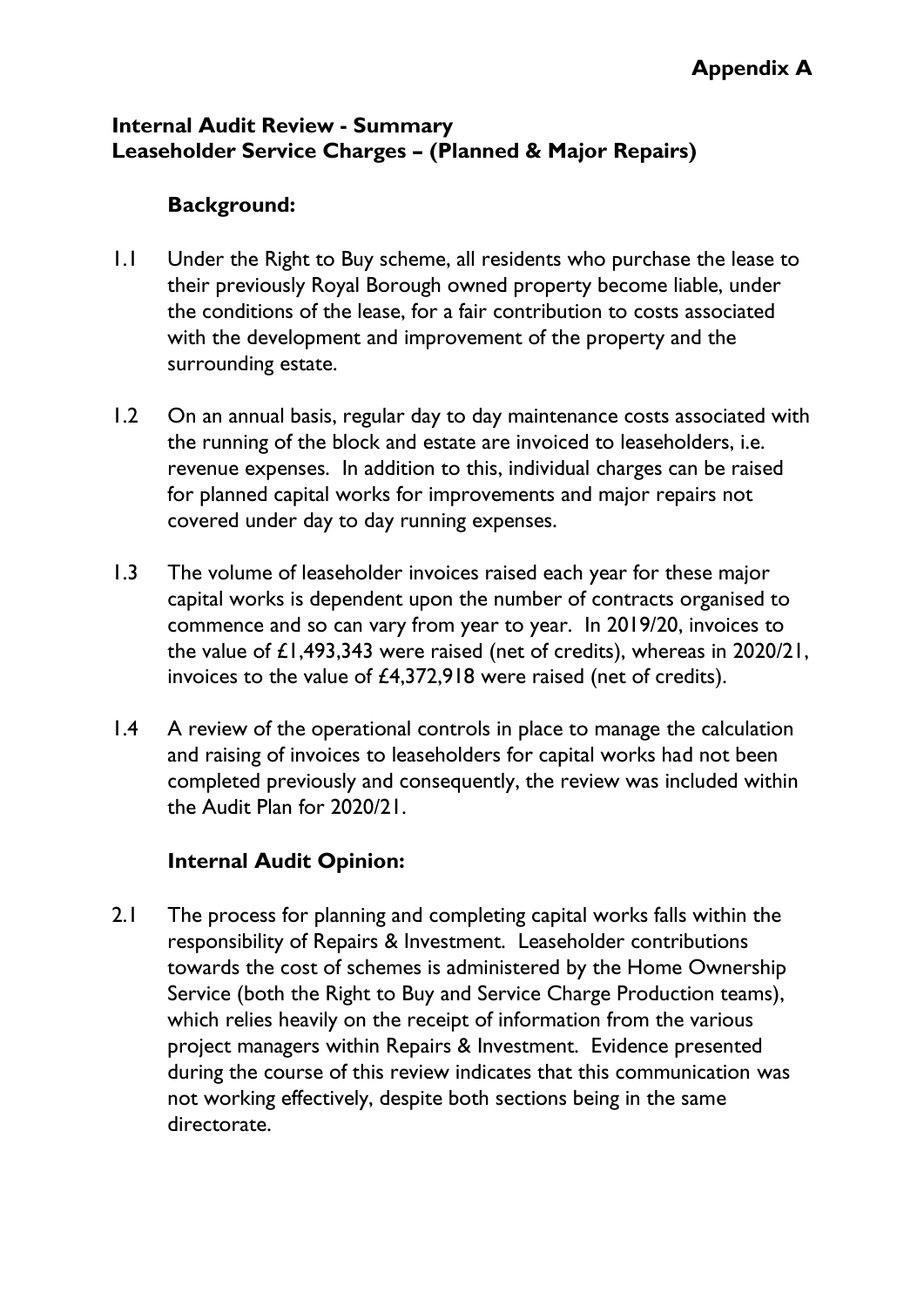- 2.2 Operational management within the Service Charge Production team relies on a network of spreadsheets in the absence of a service dedicated system. This is despite Management's desire to have an effective fully integrated ICT solution and a recommendation to this effect in a previous Internal Audit report in 2016 following the review of Home Ownership Systems.
- 2.3 Testing completed highlighted several errors in invoice calculation, a failure to actualise estimated costs on the completion of projects and has also raised concerns over the process for estimating leasehold liability for up and coming projects during the right to buy process. It is the opinion of Internal Audit that issues raised in paragraphs 2.1 and 2.2 have contributed significantly to these errors and there is an urgent need to review communication arrangements and the ICT management system in place as a means of maximising the collection of income.
- 2.4 Officers within the Home Ownership Service and Repairs & Investment responded promptly and efficiently to the Auditor's queries and requests for information during the course of the audit.

## **Main Issues Arising:**

- 3.1 The following key issues were identified:
	- A joint procedure documenting the important working relationship between the Home Ownership Service and Repairs & Investment exists; however, it has not been reviewed or updated since 2014. There is no clear documentation of the systems and processes operated by the Home Ownership Service, including the complex network of interrelating spreadsheets.
	- Despite the production of a joint working procedural manual, there was inconsistency reported by management in the communication of important data which impacts on the efficiency and effectiveness of the Home Ownership Service.
	- There was an absence of clear evidence of separation in duties and management supervision. Although examples of checking did exist, there was no assurance that the checks were targeted at risk areas.